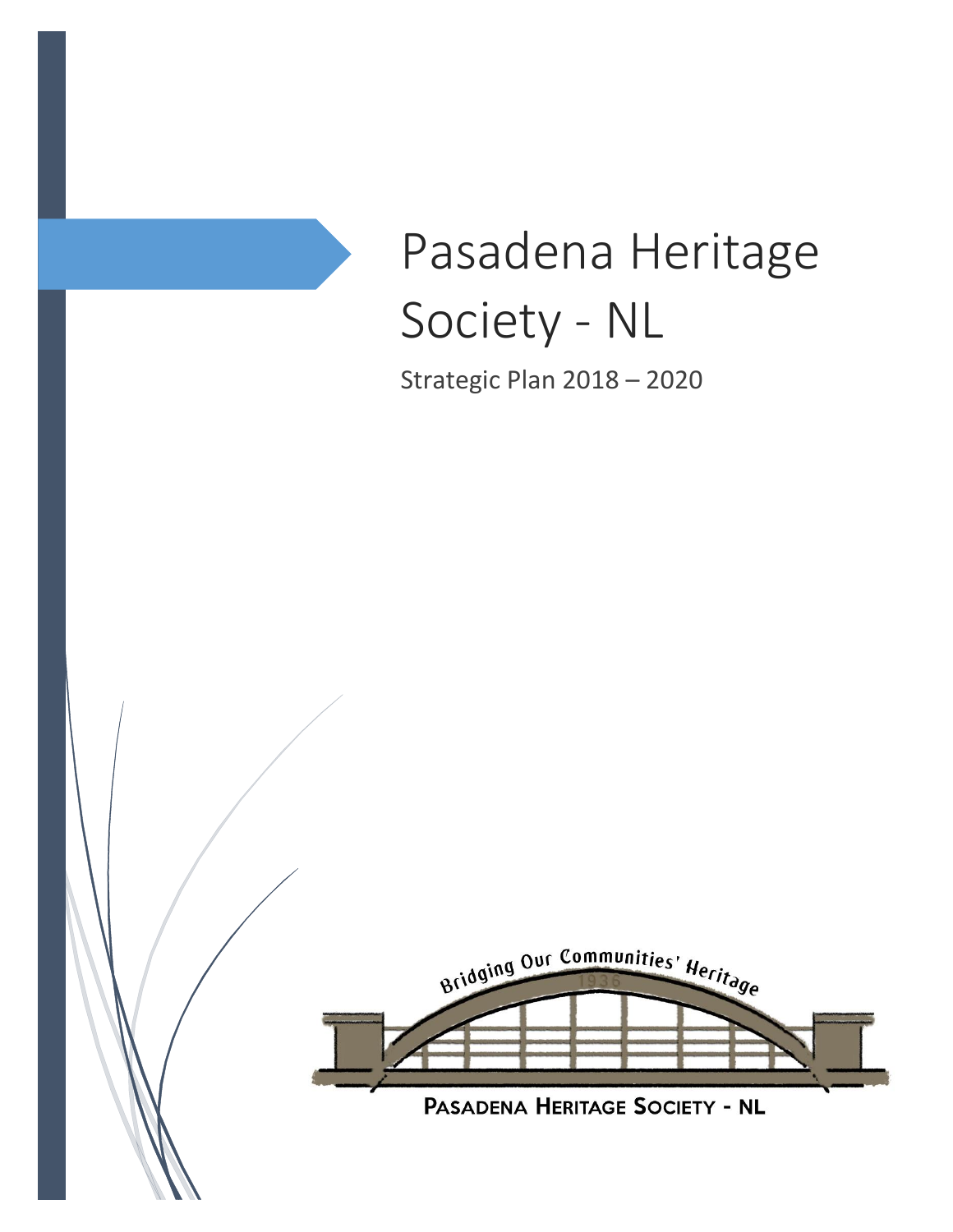## **INTRODUCTION**

The strategic plan of the Pasadena Heritage Society – NL (PHS) outlines the priorities over the next three years.

## **OVERVIEW**

The Pasadena Heritage Society – NL was formed in April 2014 as an Advisory Committee of Town Council. In 2018 the Committee has evolved to an independent committee with a financial operations grant from the current Town Council.

## **VISION**

Bridging Our Communities' Heritage

"Capturing the heritage of all three former communities (South Brook, Pasadena and Midland) that make up the Town of Pasadena today"

## **MISSION**

To effectively preserve and promote the heritage of the Town of Pasadena.

## **ISSUES**

While the population in the province of Newfoundland and Labrador is decreasing, the Town of Pasadena is growing at a rate of 1.5% according to the 2006 Federal Census. This growth is exerting development pressure on the town. Many structures, businesses and community events have been destroyed, closed or ended. Historical knowledge is being lost. The influx of new families into the community highlights the need to educate residents about the heritage of the community.

# Issue #1 – Permanent Museum Collection

Members of the community are interested in donating and/or loaning items of historical significance to PHS. In order to properly maintain the integrity of said items, it is essential to have a permanent home that meets museum guidelines.

## Goal

By December 31, 2020, PHS will collaborate with Town Council to recommend an implementation plan for a permanent museum collection within the Town of Pasadena.

# Objective #1

By December 31, 2018, PHS will collaborate with Town of Pasadena representatives to develop a list of site options for a permanent museum collection.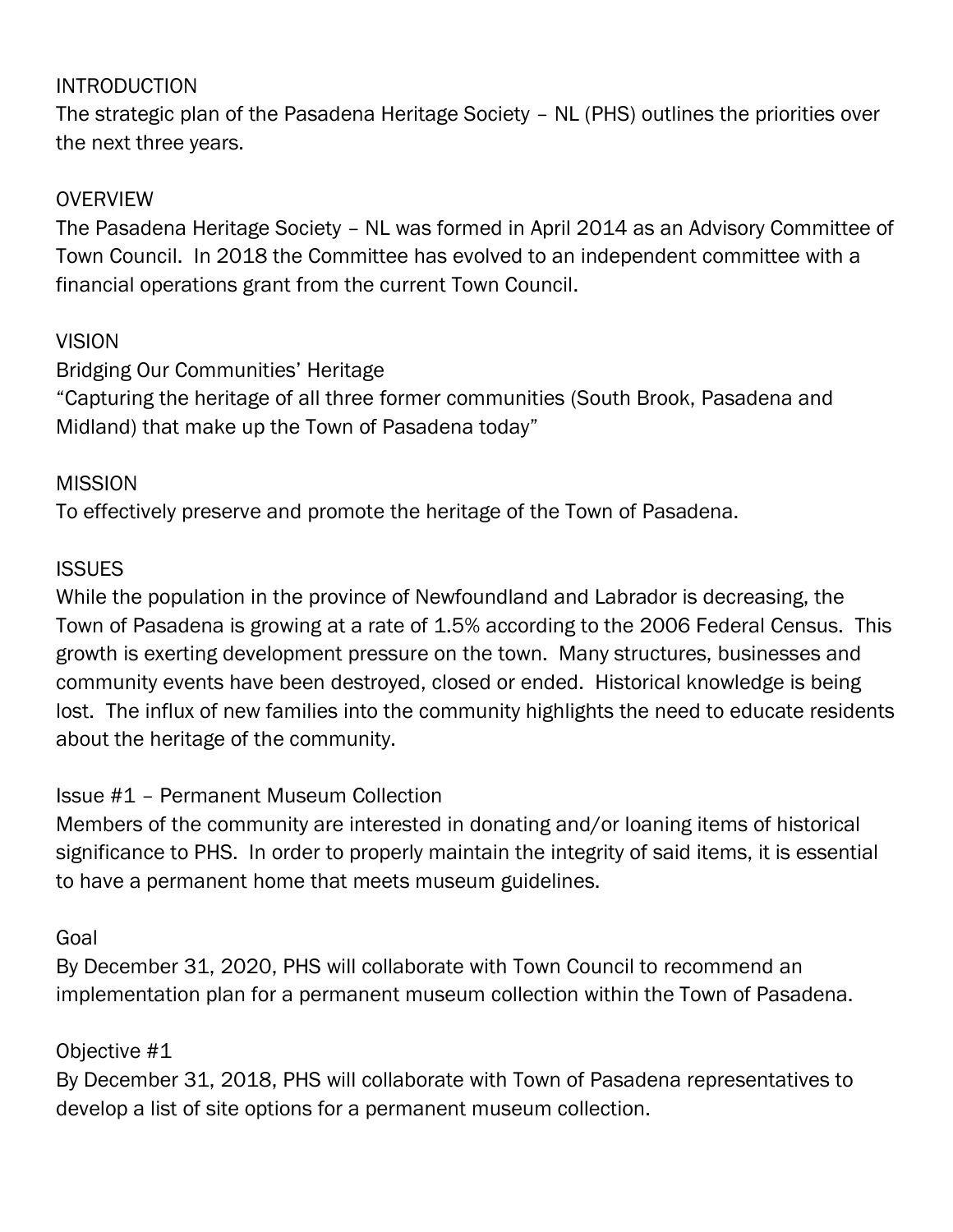## Objective #2

By December 31, 2019, PHS will research funding opportunities for a permanent museum collection to be established in the Town.

## Objective #3

By December 31, 2020, PHS will seek approval from Town Council for a permanent museum collection to be established in the Town.

## Objective #4

On an ongoing basis, PHS will continue to add items to our collection, properly documenting items in an accession register and preparing items for display. PHS will continue to manage the display cases in use at Pasadena Place.

# Issue #2 – Education and Promotion

The changing demographics of the community highlights the need to preserve knowledge, share knowledge and educate the residents on the heritage of the community. This takes on both a physical education via signage in various formats and an electronic education via our website and social media.

## Goal

By December 31, 2020, PHS will increase educational opportunities through partnerships, physical and digital displays of information. Skills and knowledge transfer will occur during planned events to ensure continuation of community heritage.

## Objective #1

By December 31, 2018, PHS will recommend the Town of Pasadena apply to the Heritage Foundation of NL to have the bridge on Church Street declared a provincial heritage site. Appropriate signage will follow designation to educate residents and tourists of the significance of the bridge.

## Objective #2

By December 31, 2019, PHS will publish a booklet, What's the Word on the Street? detailing the significance of street names in the community.

## Objective #3

By December 31, 2020, PHS will increase knowledge by installing interpretive signage throughout the community at various points of significance including the current equipment display at Wright's Family Farm.